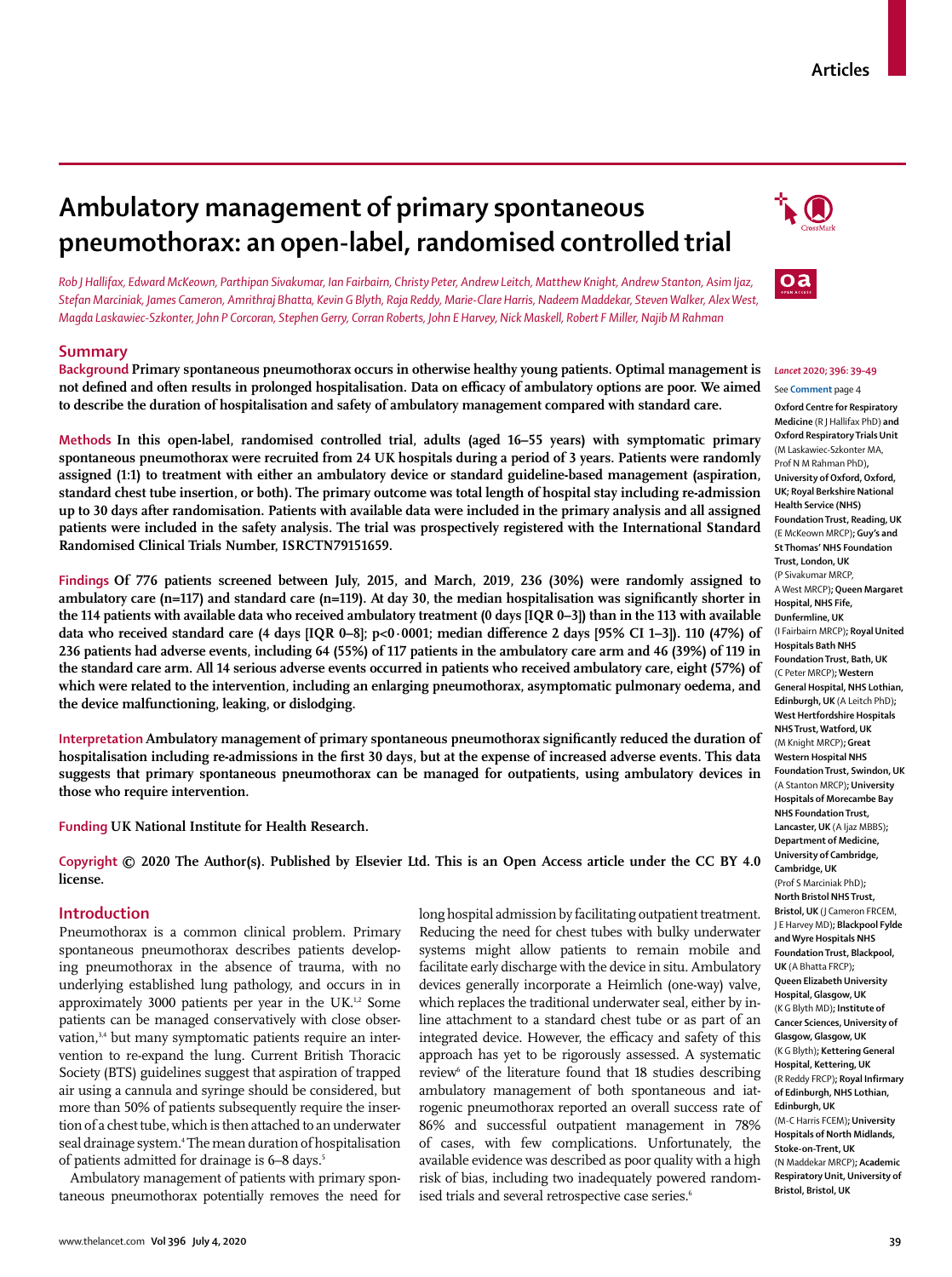(S Walker MBChB, Prof N Maskell MD)**; University Hospitals Plymouth NHS Trust, Plymouth, UK**  (J P Corcoran MRCP)**; Centre for Statistics in Medicine, Nuffield Department of Orthopaedics, Rheumatology and Musculoskeletal Sciences, University of Oxford, Oxford, UK** (S Gerry MSc, C Roberts MSc)**; and Institute for Global Health, University College London, London, UK** (Prof R F Miller FRCP)

Correspondence to: Dr Rob J Hallifax, Oxford Centre for Respiratory Medicine, University of Oxford, Oxford, OX3 7LE, UK **robert.hallifax@ndm.ox.ac.uk**

## **Research in context**

### **Evidence before this study**

A search of PubMed and MEDLINE for articles on ambulatory management of pneumothorax published up to Dec 5, 2019, with the keywords "pneumothorax", "ambulatory", "Heimlich valve", and "outpatient" showed that most studies were case series and included two small, inadequately powered randomised trials. In 2013, a systematic review of 18 studies found that although ambulatory options might be successful, the data were of poor quality with a high risk of bias. A further three case series were subsequently published. Given this uncertain evidence base, we designed the Randomised Ambulatory Management of Primary Pneumothorax trial as a controlled study to determine whether ambulatory management of patients with primary spontaneous

The Randomised Ambulatory Management of Primary Pneumothorax (RAMPP) trial was done to determine whether ambulatory management of patients with primary spontaneous pneumothorax is safe and reduces the length of hospitalisation.

## **Methods**

## **Study design**

The RAMPP trial was a multicentre, open-label, randomised controlled trial comparing ambulatory management of primary spontaneous pneumothorax with standard care based on national guidelines.4 Participants were screened and recruited from 24 hospitals in the UK with a track record of recruiting to trials and a strong link between emergency and respiratory departments. Study oversight was provided by the trial steering committee and an independent data monitoring committee, and ethical approval was provided by the UK National Research Ethics Service Committee (15/SC/0240). The trial protocol can be found online and in the appendix (pp  $9-47$ ).<sup>7</sup>

See **Online** for appendix

#### **Participants**

Eligible patients had presented with a symptomatic spontaneous pneumothorax (confirmed by a chest radiograph or CT scan) and were aged 16–55 years (as per BTS definition). Once a patient was identified as having a primary spontaneous pneumothorax, the decision to intervene was made on the basis of current BTS guidelines: patients were enrolled if they had a large pneumothorax (≥2 cm interpleural distance at the level of the hilum) or significant symptoms, or both. Patients were ineligible if they had known or suspected underlying lung disease (including >20 pack-year tobacco smoking history, but excluding well controlled asthma), evidence of tension pneumothorax (defined as clinical or radiographic evidence of significantly increased intrapleural pressure causing haemodynamic compromise that requires urgent decompression), or a contraindication pneumothorax reduces the length of hospitalisation and is safe.

## **Added value of this study**

This study, which to our knowledge is the only large randomised trial of its kind, found that ambulatory management of patients with primary spontaneous pneumothorax significantly reduces the length of hospitalisation compared with standard care. Ambulatory patients had fewer pleural procedures, but serious adverse events were higher because of hospital re-admission.

## **Implications of all the available evidence**

This trial challenges the current guidelines for management for patients with primary spontaneous pneumothorax, with the proviso that some patients will require further treatment.

to thoracic procedure as determined by the responsible physician, or if they were pregnant or lactating. Patients requiring intervention could be enrolled and randomly assigned up to 24 h after presentation, provided that they remained hospitalised with an ongoing symptomatic pneumothorax despite initial intervention (eg, patients treated initially with aspiration and observed overnight) requiring chest tube insertion. Patients not requiring an intervention were invited to participate in an observational cohort up to 2 weeks after their initial presentation, the results of which will be published separately. All participants in the current study provided written informed consent.

#### **Randomisation and masking**

Patients were randomly assigned (1:1) to either insertion of an ambulatory device (Rocket Pleural Vent, Rocket Medical, Watford, UK) or standard care (aspiration, standard chest tube insertion, or both) as per BTS guidelines.4 Randomisation was done through a centralised, web-based system using a computer-generated minimisation algorithm. The minimisation factors were the recruiting centre and size of pneumothorax at presentation (≥4 cm *vs* <4 cm at the level of the hilum on chest radiograph). The study was necessarily open label, with both patients and physicians aware of treatment allocation.

### **Procedures**

Patients in the experimental arm had an ambulatory device inserted using sterile technique with up to 3 mg/kg lidocaine as local anaesthetic. The device was inserted either in the anterior mid-clavicular line (second intercostal space) or mid-axillary line (fifth intercostal space) according to investigator preference and clinical requirement. The ambulatory device used was an 8F gauge catheter attached to a self-contained, one-way Heimlich valve and fluid collection chamber (appendix p 1). Researchers and local clinicians were trained to insert the device by the trial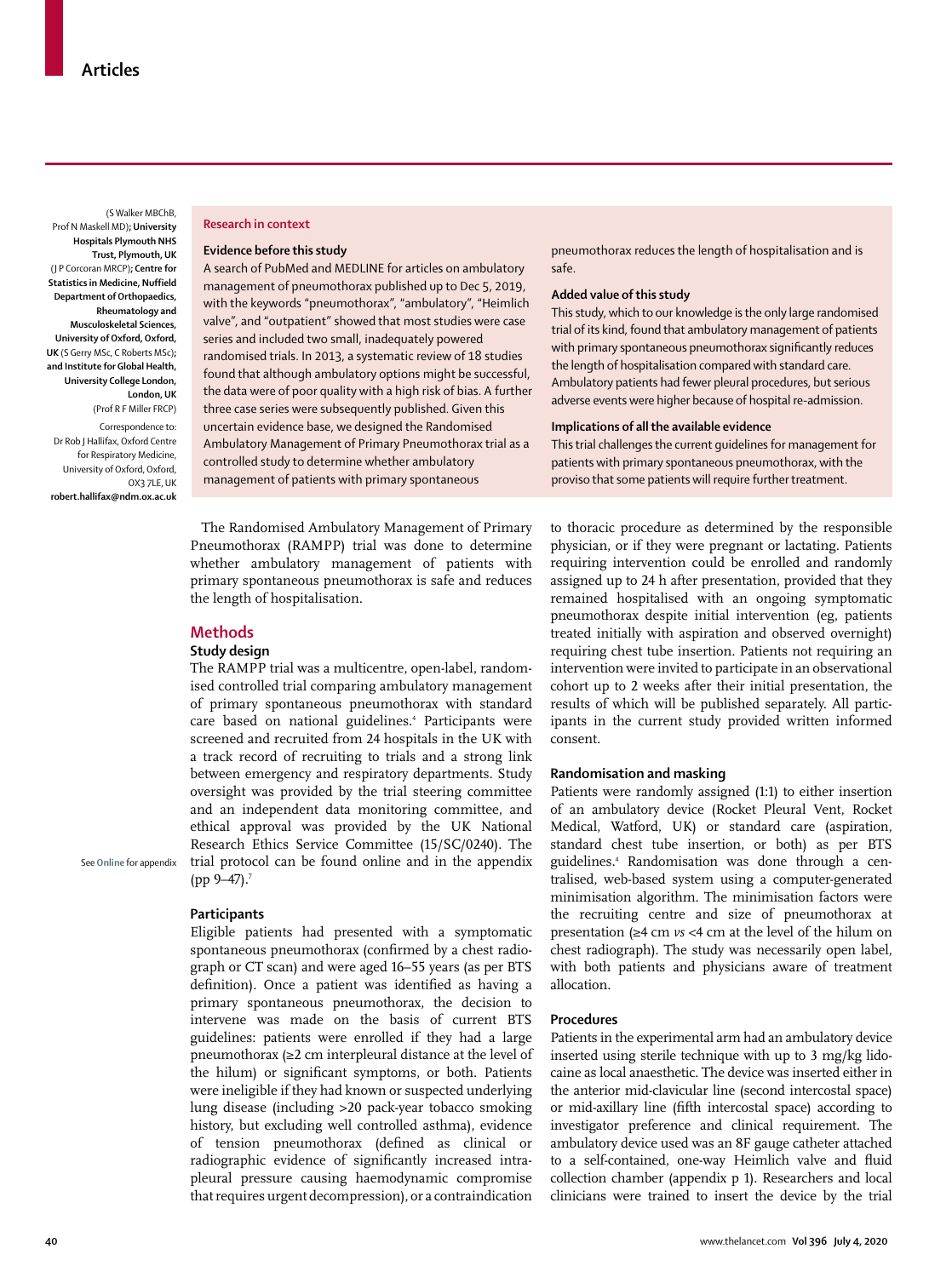coordinator or local Principal Investigator. Following device insertion, patients were observed for 1–2 h to assess them for clinical stability, after which a chest radiograph was done (appendix p 44).

If the chest radiograph showed insufficient lung reexpansion, the ambulatory device remained in situ and the patient was discharged, as long as the prespecified criteria of fitness for discharge were fulfilled. These criteria consisted of all of the following: the patient agreed, had clinically stable cardiorespiratory observations, had no increase in the size of pneumothorax since the last radiograph or review, did not require oxygen or other respiratory support, was mobile and able to self-care, was provided with written information on point of contact and follow-up plan, and lives with a responsible person at home. Any patient not meeting these criteria remained hospitalised and was reviewed daily. Sufficient lung reexpansion was defined as complete or almost complete re-expansion (<1 cm rim of air apically on chest radiograph) and being unable to aspirate air through the device using a connector and syringe.

If discharged home with the device in situ, patients were reviewed as an outpatient every 1–2 days (generally daily, but a single review during the weekend was sufficient if clinically stable) until day 4, at which stage the patient should be considered for thoracic surgery. The timing of the ongoing outpatient review after day 4 was at the discretion of the responsible clinician. After each review, if there was sufficient re-expansion of the lung and no ongoing air leak, the device was removed and the patient was discharged. A postremoval chest radiograph was done to ensure that the lung had not recollapsed. If the chest radiograph showed recurrence of pneumothorax, the patient was rehospitalised for observation and consideration of the placement of a standard chest tube connected to an underwater seal.

Patients who were in the control arm received standard treatment as per the 2010 BTS Pleural Guidelines.<sup>4</sup> In brief, pleural aspiration (if the clinician deemed it appropriate) was attempted under local anaesthetic using a 14–16 gauge cannula and syringe, aspirating a maximum of 2·5 L. The patient was observed for 1–2 h to assess for clinical stability, and a repeat chest radiograph was done. If the repeat chest radiograph showed sufficient lung reexpansion, the patient was discharged. If the lung had not sufficiently re-expanded, then a small-bore chest tube (≤14 F) was inserted and attached to an underwater seal, and the patient was admitted to hospital.

Although initial aspiration was recommended in the trial protocol, the responsible clinician was able to proceed directly to chest tube insertion and admission at their discretion, in line with BTS guidelines.<sup>4</sup> Decisions regarding chest tube removal were as per standard practice at participating centres but included no further air leak (as shown by a non-bubbling chest tube) and full lung expansion on chest radiograph. A postremoval chest radiograph was done to ensure that the lung had not

recollapsed. Fitness for discharge criteria were assessed daily to provide equality between treatment groups. Evidence for the use of suction in patients with pneumothorax is poor. BTS guidelines suggest that high volume, low pressure suction should not be routinely used but could be considered if there is prolonged air leak.4 Use of suction was at the discretion of the local responsible clinician.

Patients were followed up at 1 week after the completion of treatment, and 30 days, 6 months, and 12 months after randomisation. Hospital admissions and pneumothorax recurrence were measured up to the day 30 follow-up point, and at each follow-up point, data were collected on further hospital admissions, pain and breathlessness visual analogue scale (VAS) scores, quality of life, and smoking status. Patients who were not able to attend face-to-face follow-up appointments were contacted by telephone to check for complications or recurrence, and if this was not possible, data on recurrence was collected through hospital or general practitioner medical records. Data on pneumothorax recurrence at 6 and 12 months will be presented separately with data from the observational cohort.

## **Outcomes**

The primary outcome was the total length of hospital stay up to 30 days after randomisation, including initial hospital stay and re-admissions. Patients remaining in hospital overnight were recorded as having a 1-day stay; those discharged on the same day (either after successful needle aspiration treatment or discharge with the ambulatory device) were recorded as zero length of stay. The 30-day point was chosen on the basis of previous data suggesting that most conservatively treated (nonsurgical) primary spontaneous pneumothorax air leaks resolve within 14 days of initial treatment,<sup>8</sup> and thus outcomes measured at 30 days were considered reliably to capture all related re-admissions. Patients with missing data at 1 week after treatment or 30 days after randomisation were assumed to have no re-admissions. Re-admission was defined as the need for emergency (non-planned) admission to hospital for any reason in relation to pneumothorax but was not restricted to the requirement for a further pleural intervention. Any readmission to hospital was recorded as at least a 1-day stay. Planned day case reviews for outpatient treated patients were not included.

Secondary outcomes included the need for a further pleural procedure, adverse events, pain and breathlessness VAS scores, recurrence rates, and time off work because of pneumothorax treatment. Further pleural procedures were defined as any intervention that punctured the pleura (eg, chest drain insertion) after a first treatment intervention. We obtained a daily record of thoracic pain and breathlessness scores using a VAS score up to day 4 after randomisation, which was measured on a scale of 0 to 100 mm. A score of 0 indicated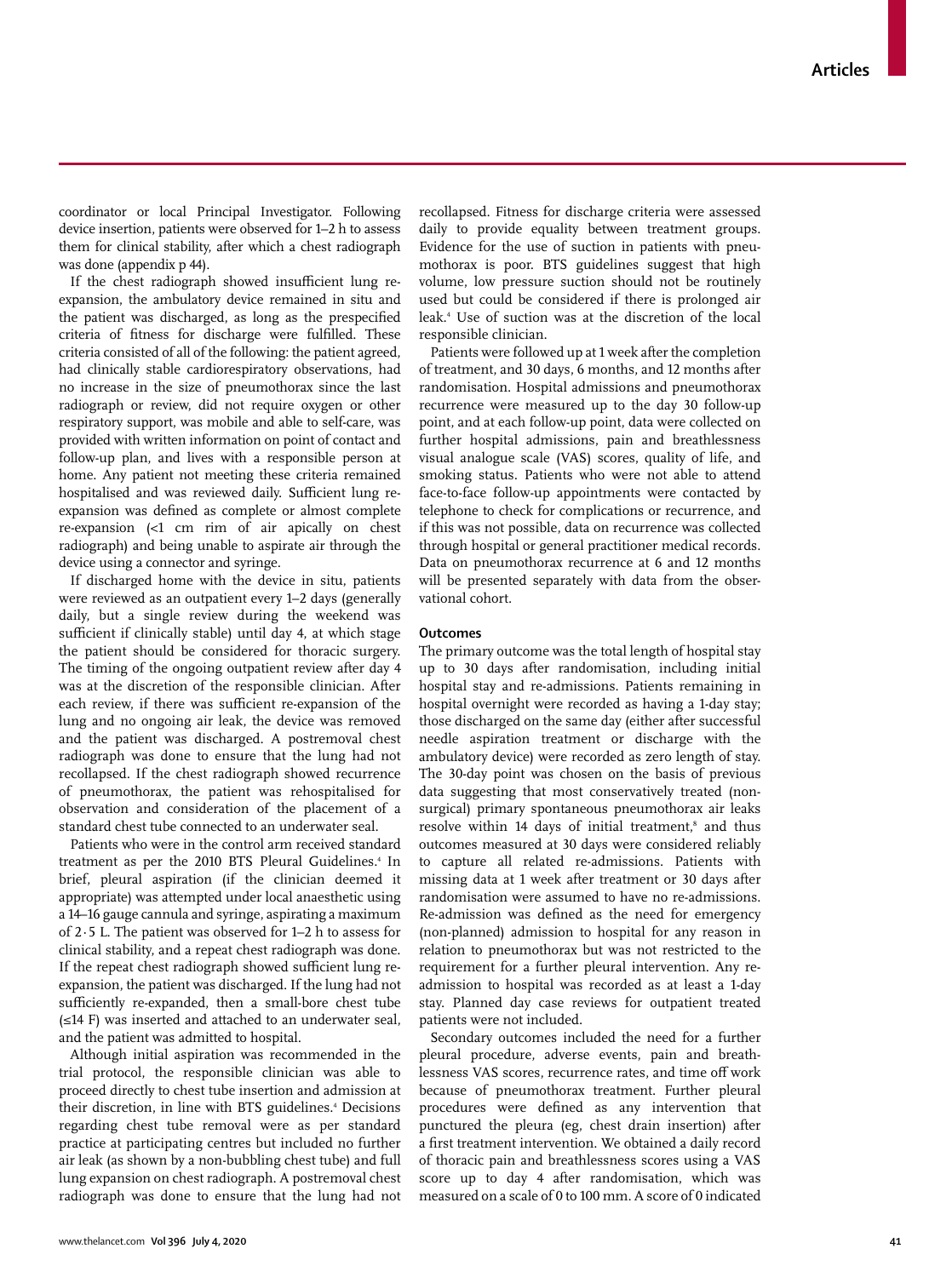the complete absence of symptoms and 100 was the maximum possible level of symptoms, which is validated for assessment of breathlessness in patients having pleural procedures.<sup>9,10</sup> VAS scores were also recorded on completion of treatment. Because patients could be discharged with a small residual pneumothorax, those with a persistent small pneumothorax at 1-week followup were defined as having ongoing pneumothorax rather than a new occurrence. The recurrence of pneumothorax was defined as a new episode of symptomatic pneumothorax after full resolution on chest radiograph, or occurring after the 1-week follow-up visit. Several other secondary outcomes including quality of life questionnaires (EuroQol-5D-5L), blood parameters, and digital air flow analysis are planned for separate publications.

Concerning the failure of medical treatment, there is no robust evidence on the optimal timing for surgical intervention in primary spontaneous pneumothorax after initial treatment in the presence of ongoing air leak. Current BTS guidelines suggest that cases of persistent air leak or non-re-expansion should be referred for surgery after 3–5 days.<sup>4</sup> To achieve objective outcomes for this study, the following criteria were developed to ensure



#### *Figure 1:* **Trial profile**

\*Patients were classed as missed if they had already been treated for primary spontaneous pneumothorax and were therefore no longer eligible.

consistent practice in both groups, and were recorded in all cases. Referral for thoracic surgery occurred in the presence of all of the following: (1) persistent air leak on day 4 after insertion of chest tube (as measured by bubbling chest tube attached to an underwater seal) or evidence of ongoing air leak through the ambulatory device; (2) persistent pneumothorax on chest radiograph; (3) patient agreed to have surgery; and (4) no contraindication to thoracic surgery.

Safety data were collected for all patients at each trial visit regarding adverse events, with seriousness defined as per Good Clinical Practice guidelines.<sup>11</sup> Expected adverse events were pain at the drainage site, minor haemorrhage not requiring specific intervention (eg, blood transfusion or surgery), subcutaneous emphysema, pleural infection, unintentional removal (falling out) of the Pleural Vent or chest tube, recurrence of pneumothorax or worsening of ongoing pneumothorax (if evidence of failure of full resolution following initial intervention), re-expansion pulmonary oedema, and the need for further (nonemergency) pleural procedures. Expected serious adverse events included tension pneumothorax occurring during treatment, blockage of chest tube with clinical consequences (eg, patient unwell or further procedure required), major intrathoracic haemorrhage requiring specific intervention (eg, blood transfusion), and any additional emergency pleural procedure as deemed necessary by the local investigator (eg, large bore chest tube insertion). Because the recurrence of pneumothorax is common and expected (occurring in about 33% of primary spontaneous pneumothorax cases within 1 year<sup>1,12</sup>), recurrence was not reported as a serious adverse event. Adverse events were assessed locally, and, if they fulfilled the criteria for a serious adverse event,<sup>13</sup> they were reported immediately (ie, within 24 h) to the Oxford Respiratory Trials Unit for review. All serious adverse events were followed until resolution.

## **Statistical analysis**

The statistical analysis was approved by the trial statisticians and steering committee before data analysis. The sample size for the primary outcome was determined to detect a difference in length of hospital stay of 2·3 days: from a mean of 4 days admission in patients receiving standard care to an expected mean of 1·7 days in patients receiving ambulatory care (standard deviation in both groups 6·0). The sample size calculation included a correction factor for non-normal data. These estimates assume that up to 50% of patients receiving standard care were expected to be successfully treated with aspiration alone (ie, zero-day admission). It was assumed, conservatively, that about 20% of patients in the ambulatory care arm would require re-admission. Based on these parameters, with 80% power, a 5% two-sided significance level, and a 10% attrition rate, the study required 236 patients. Previous pleural studies have shown an attrition rate for the primary outcome measure of less than 5%.<sup>14-16</sup>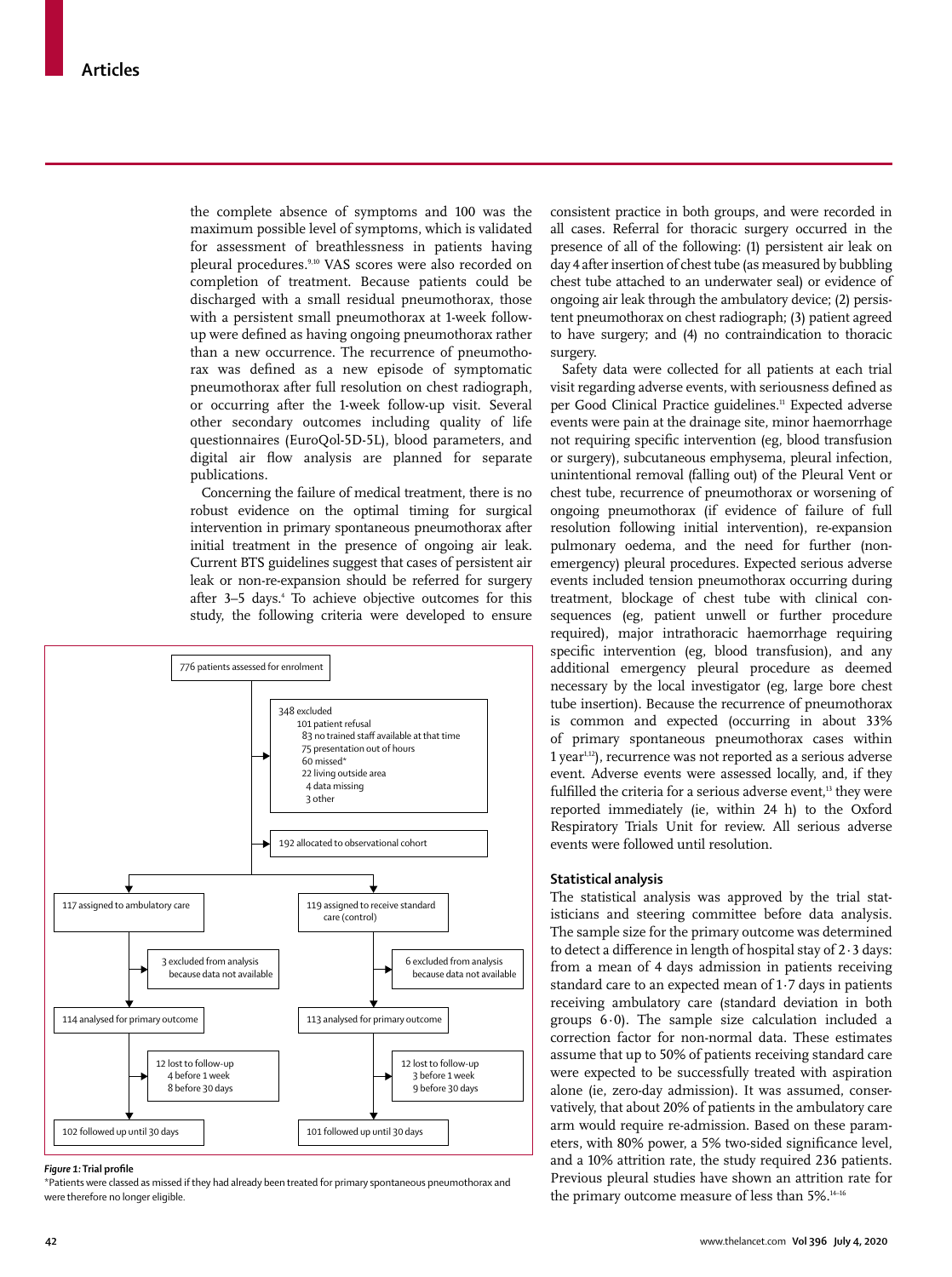|                                          | <b>Patients receiving</b><br>ambulatory care<br>$(n=117)$ | <b>Patients receiving</b><br>standard care<br>$(n=119)$ |  |  |
|------------------------------------------|-----------------------------------------------------------|---------------------------------------------------------|--|--|
| Gender                                   |                                                           |                                                         |  |  |
| Female                                   | 21 (18%)                                                  | 22 (18%)                                                |  |  |
| Male                                     | 96 (82%)                                                  | 97 (82%)                                                |  |  |
| Age (mean [SD])                          | 31(8)                                                     | 30(9)                                                   |  |  |
| Ethnicity                                |                                                           |                                                         |  |  |
| Asian                                    | 2(2%)                                                     | 5(4%)                                                   |  |  |
| Black, African, or Caribbean             | 1(1%)                                                     | 3(3%)                                                   |  |  |
| Mixed or multiple ethnicity              | 1(1%)                                                     | 1(1%)                                                   |  |  |
| Other                                    | 1(1%)                                                     | 2(2%)                                                   |  |  |
| Unknown                                  | 1(1%)                                                     | 1(1%)                                                   |  |  |
| White                                    | 111 (95%)                                                 | 107 (90%)                                               |  |  |
| Hours of pneumothorax before admission*  |                                                           |                                                         |  |  |
| Median (IQR)                             | 15 (4-72); n=105                                          | 23 (5-48); n=112                                        |  |  |
| Mean (SD)                                | 59 (132); n=105                                           | 58 (147); n=112                                         |  |  |
| Size of pneumothorax                     |                                                           |                                                         |  |  |
| $<$ 4 cm                                 | 49 (42%)                                                  | 49 (41%)                                                |  |  |
| $\geq 4$ cm                              | 68 (58%)                                                  | 70 (59%)                                                |  |  |
| Side of pneumothorax                     |                                                           |                                                         |  |  |
| Right                                    | 63 (54%)                                                  | 68 (57%)                                                |  |  |
| Left                                     | 54 (46%)                                                  | 51 (43%)                                                |  |  |
| Chest pain                               |                                                           |                                                         |  |  |
| Yes                                      | 104 (89%)                                                 | 109 (92%)                                               |  |  |
| <b>No</b>                                | 13 (11%)                                                  | 10 (8%)                                                 |  |  |
| Shortness of breath                      |                                                           |                                                         |  |  |
| Yes                                      | 104 (89%)                                                 | 106 (89%)                                               |  |  |
| Nο                                       | 13 (11%)                                                  | 13 (11%)                                                |  |  |
| Previous procedure to treat pneumothorax |                                                           |                                                         |  |  |
| <b>No</b>                                | 96 (82%)                                                  | 106 (89%)                                               |  |  |
| Yes                                      | 21 (18%)                                                  | 13 (11%)                                                |  |  |
| Previous pneumothorax                    |                                                           |                                                         |  |  |
| No                                       | 90 (77%)                                                  | 87 (73%)                                                |  |  |
| Yes                                      | 26 (22%)                                                  | 32 (27%)                                                |  |  |
| Missing data                             | 1(1%)                                                     |                                                         |  |  |
|                                          | (Table 1 continues in next column)                        |                                                         |  |  |

|                                                                                  | Patients receiving<br>ambulatory care<br>$(n=117)$ | <b>Patients receiving</b><br>standard care<br>$(n=119)$ |  |  |  |  |
|----------------------------------------------------------------------------------|----------------------------------------------------|---------------------------------------------------------|--|--|--|--|
| (Continued from previous column)                                                 |                                                    |                                                         |  |  |  |  |
| Previous other lung disease                                                      |                                                    |                                                         |  |  |  |  |
| No                                                                               | 109 (93%)                                          | 113 (95%)                                               |  |  |  |  |
| Yes                                                                              | 5(4%)                                              | 6(5%)                                                   |  |  |  |  |
| Unknown                                                                          | 1(1%)                                              | $\ddotsc$                                               |  |  |  |  |
| Missing data                                                                     | 2(2%)                                              |                                                         |  |  |  |  |
| Cardiovascular disease                                                           |                                                    |                                                         |  |  |  |  |
| No                                                                               | 113 (97%)                                          | 100 (100%)                                              |  |  |  |  |
| Yes                                                                              | 3(3%)                                              |                                                         |  |  |  |  |
| Missing                                                                          | 1(1%)                                              |                                                         |  |  |  |  |
| Renal disease                                                                    |                                                    |                                                         |  |  |  |  |
| No                                                                               | 115 (98%)                                          | 117 (98%)                                               |  |  |  |  |
| Yes                                                                              | 1(1%)                                              | 2(2%)                                                   |  |  |  |  |
| Missing                                                                          | 1(1%)                                              | $\ddotsc$                                               |  |  |  |  |
| Family history of pneumothorax                                                   |                                                    |                                                         |  |  |  |  |
| No                                                                               | 100 (85%)                                          | 100 (84%)                                               |  |  |  |  |
| Yes                                                                              | 7 (6%)                                             | 13 (11%)                                                |  |  |  |  |
| Unknown                                                                          | 8(7%)                                              | 6(5%)                                                   |  |  |  |  |
| Missing                                                                          | 2(2%)                                              | $\ddot{\phantom{a}}$                                    |  |  |  |  |
| Tobacco smoking status                                                           |                                                    |                                                         |  |  |  |  |
| Current smoker                                                                   | 61 (52%)                                           | 56 (47%)                                                |  |  |  |  |
| Ex-smoker                                                                        | 18 (15%)                                           | 26 (22%)                                                |  |  |  |  |
| Never smoked                                                                     | 35 (30%)                                           | 37 (31%)                                                |  |  |  |  |
| Missing                                                                          | 2(2%)                                              | $\ddotsc$                                               |  |  |  |  |
| Unknown                                                                          | 1(1%)                                              |                                                         |  |  |  |  |
| Marijuana smoking status                                                         |                                                    |                                                         |  |  |  |  |
| Never smoked                                                                     | 57 (49%)                                           | 55 (46%)                                                |  |  |  |  |
| Current smoker                                                                   | 35 (30%)                                           | 31 (26%)                                                |  |  |  |  |
| Ex-smoker                                                                        | 20 (17%)                                           | 28 (24%)                                                |  |  |  |  |
| Unknown                                                                          | 3(3%)                                              | 5(4%)                                                   |  |  |  |  |
| Missing                                                                          | 2(2%)                                              |                                                         |  |  |  |  |
| Tobacco smoking pack-years<br>for current and previous<br>smokers (median [IQR]) | $8(5-12)$ ; n=74                                   | $7(5-11)$ ; n=78                                        |  |  |  |  |
| Data are n (%) unless otherwise indicated. *Not all patients had available data. |                                                    |                                                         |  |  |  |  |
| Table 1: Baseline characteristics by treatment allocation                        |                                                    |                                                         |  |  |  |  |

The Mann-Whitney *U* test was used for the primary analysis. The median hospital stay (expected to be nonnormally distributed) was calculated for each group, and the 95% confidence interval for median difference was calculated using an exact method. Pre-planned sensitivity analyses were done to assess the robustness of the primary outcome. Survival analysis techniques were used to compare time to discharge between the two groups using the Gehan-Breslow-Wilcoxon test (more appropriate than the log-rank test because of a high early event rate in primary spontaneous pneumothorax) and using Cox proportional hazards regression to calculate a hazard ratio and associated 95% confidence interval. An analysis of hospital stay in hours (instead of whole days) was done using identical methods to the primary analysis. The Student's *t* test was used to compare mean differences in length of stay.

A worst-case scenario sensitivity analysis of the primary outcome was done by assigning the longest possible initial hospital day to those patients who were missing follow-up forms in the ambulatory care arm.

Continuous secondary outcome measures were analysed using ANCOVA adjusting for baseline scores. The adjusted mean difference between treatment arms was calculated with 95% confidence interval and p values. Categorical secondary outcome measures were analysed using the  $\chi^2$  test. Time-to-event secondary outcome measures were analysed in the same way as time-to-event analysis of the primary outcome measure.

Prespecified subgroup analyses of the primary outcome were done for gender, previous pneumothorax, and tobacco and marijuana smoking history (ever *vs* never),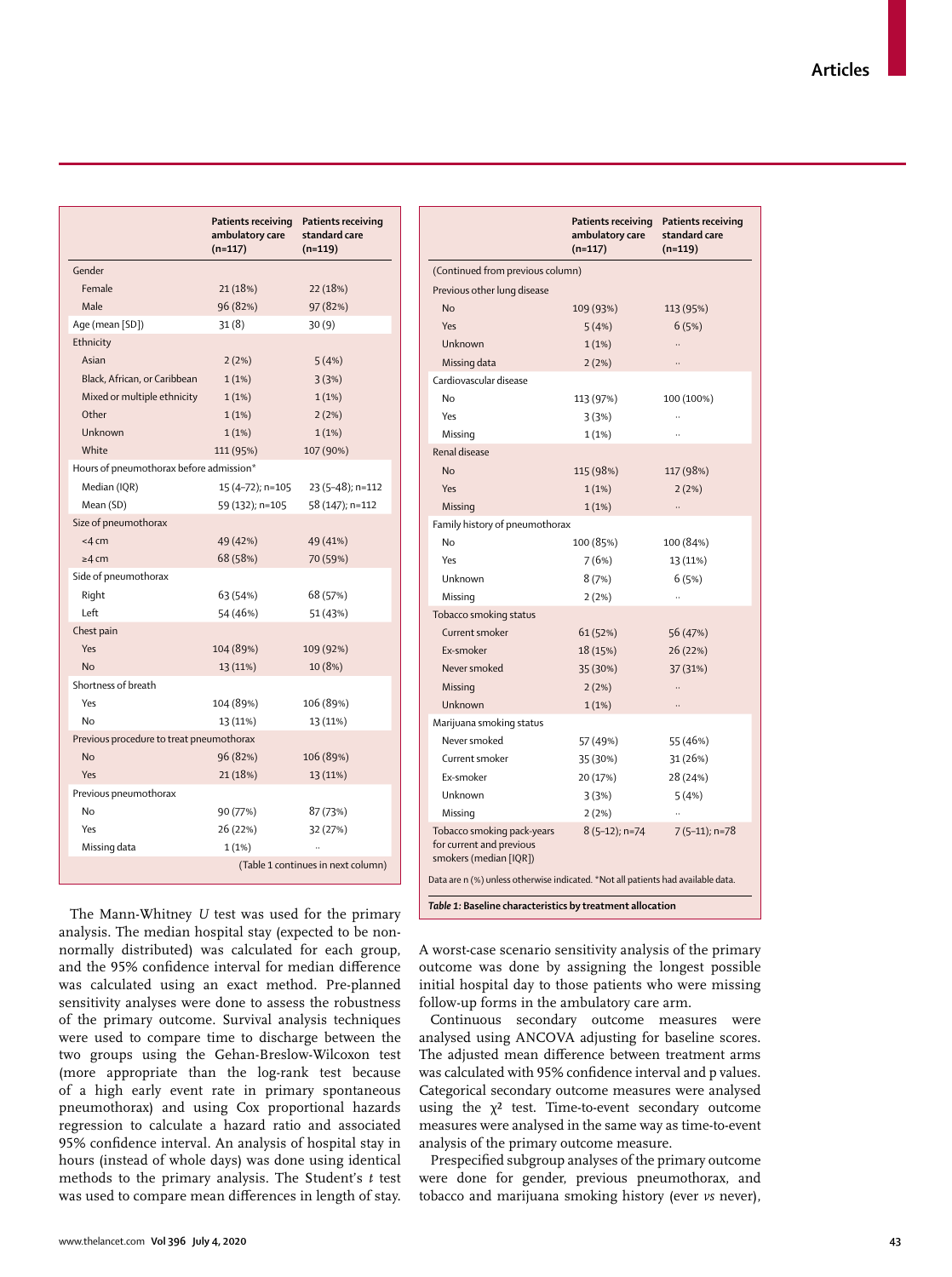using tests of interaction in Cox regression models for the primary outcome. All results are reported in concordance with CONSORT standards.<sup>17</sup> All analyses were done using Stata (version 15, StataCorp 2017, USA).

The trial was prospectively registered with the International Standard Randomised Clinical Trials Number ISRCTN79151659.

## **Role of the funding source**

Neither of the funding sources were involved in the study design, data collection, data analysis, data interpretation, or writing of the report. The corresponding author had full access to all the data in the study and had final responsibility for the decision to submit for publication.

#### **Results**

We recruited patients between August 27, 2015, and March 12, 2019. After approaching 776 potentially eligible patients, we reached our target of 236 (30%) participants, of whom 117 were assigned to ambulatory care and 119 to



*Figure 2:* **Cumulative incidence curve showing time to discharge from randomisation plus re-admissions within 30 days**

standard care (figure 1). The mean age at recruitment was 30 years (SD 8). 193 (82%) patients were male, 58 (25%) had a history of previous pneumothorax, and 20 (8%) had a family history (first-degree or second-degree relative) of pneumothorax (table 1). 161 (68%) patients were current or former tobacco smokers, with a median pack-year history for both groups combined of 8 (IQR 5–12), and 114 (48%) were current or former marijuana smokers (table 1). Most patients were symptomatic with either chest pain (213 [90%]) or shortness of breath (210 [89%]).

For the primary outcome, we analysed 114 (97%) of 117 patients who received ambulatory care and 113 (95%) of 119 who received standard care, because data was not available for the remaining patients. Among those who had ambulatory care, the median hospital stay in the first 30 days was 0 days [IQR 0–3], which was significantly lower than in those who received standard care (4 days [IQR 0–8]; median difference 2 days, 95% CI 1–3; p<0·0001). The cumulative incidence of hospital stay (comprising any initial hospital stay plus re-admission days in hospital) is shown in figure 2. The difference in overall hospital stay during 30 days was also significant when calculated in hours (ambulatory median 4·7 h [IQR 2·7–59·2] *vs* standard care median 74·7 h [IQR  $6.3-178.2$ ]; p<0.0001; table 2). In the ambulatory care group, 73 (64%) of 114 patients with available data were discharged on the same day as admission, compared with 39 (34%) of 115 patients with available data in the standard care group  $(p<0.0001;$  appendix p 3). In 24 patients (12 in ambulatory care; 12 in standard care), data were missing either at 1-week or at 30-days followup, or both.

Re-admission rates were similar in the ambulatory and standard care groups (table 2). The time until successful completion of treatment, defined as when the ambulatory device was removed (ambulatory care) or when the patient had a successful outcome from aspiration or chest tube

|                                                                                         | Patients receiving ambulatory<br>care (n=117) |                   | Patients receiving standard care<br>$(n=119)$ |                     | Difference (95% CI) | p value   |
|-----------------------------------------------------------------------------------------|-----------------------------------------------|-------------------|-----------------------------------------------|---------------------|---------------------|-----------|
|                                                                                         | Patients with<br>available data               | Result            | Patients with<br>available data               | Result              |                     |           |
| Total hospital stay within 30 days after<br>treatment (days)                            | 114                                           | 0(0 to 3)         | 113                                           | 4(0 to 8)           | 2(1 to 3)           | <0.0001   |
| Total hospital stay within 30 days after<br>treatment (h)                               | 114                                           | 4.7 (2.7 to 59.2) | 110                                           | 74.7 (6.3 to 178.2) | 48.3 (19.4 to 71.8) | < 0.0001  |
| Duration of initial hospital stay (days)                                                | 114                                           | 0(0 to 1)         | 114                                           | 2(0 to 6)           | 1(0 to 2)           | < 0.0001  |
| Patients requiring further admission<br>within 30 days (n $[%]$ )                       | 117                                           | 17 (15%)          | 119                                           | 23 (19%)            | $\ddots$            | $\ddotsc$ |
| Duration of further admission (days)                                                    | 17                                            | 4(3 to 7)         | 23                                            | 4(2 to 5)           | $-1$ ( $-3$ to 1)   | 0.285     |
| Time until successful completion of<br>treatment (days)                                 | 111                                           | 3(1 to 6)         | 115                                           | 2(0 to 6)           | $-1$ ( $-2$ to 0)   | 0.0040    |
| Patients discharged on same day as initial<br>admission $(n \lceil \frac{6}{6} \rceil)$ | 114                                           | 73 (64%)          | 115                                           | 39 (34%)            |                     | < 0.0001  |
| Data are median (IQR) unless otherwise indicated.                                       |                                               |                   |                                               |                     |                     |           |
| Table 2: Primary outcome according to treatment arm                                     |                                               |                   |                                               |                     |                     |           |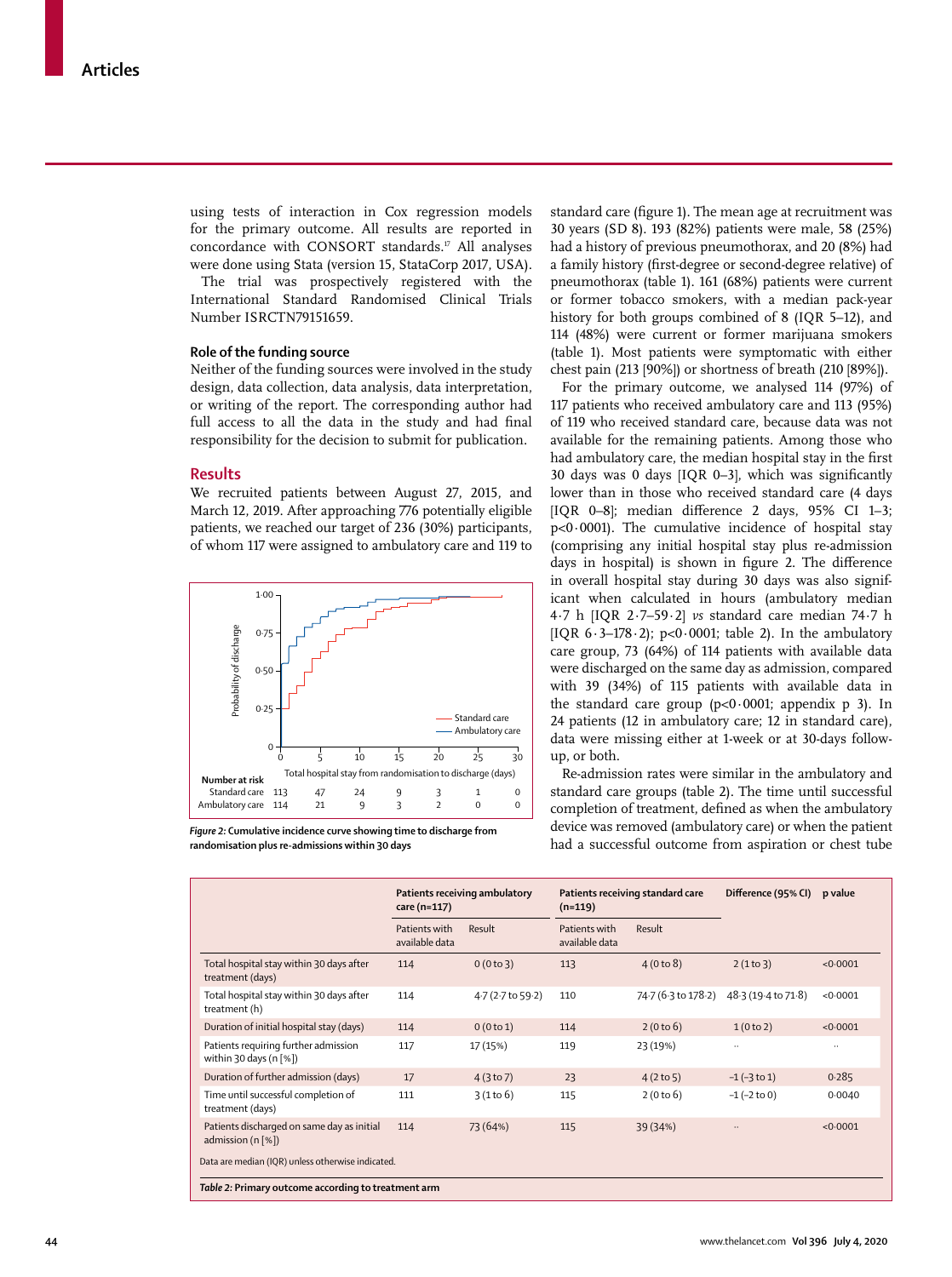|                                                                                                                                                                | $(n=117)$                       | Patients receiving ambulatory care |                                 | Patients receiving standard care<br>$(n=119)$ |           | p value   |
|----------------------------------------------------------------------------------------------------------------------------------------------------------------|---------------------------------|------------------------------------|---------------------------------|-----------------------------------------------|-----------|-----------|
|                                                                                                                                                                | Patients with<br>available data | Result                             | Patients with<br>available data | Result                                        |           |           |
| Gender                                                                                                                                                         | $\ldots$                        | $\ldots$                           | $\ldots$                        |                                               | $\ddotsc$ | 0.518     |
| Female                                                                                                                                                         | 21                              | $2(0-6)$                           | 20                              | $5(2-11)$                                     | $2(0-5)$  | $\ldots$  |
| Male                                                                                                                                                           | 93                              | $0(0-2)$                           | 94                              | $3(0-7)$                                      | $2(1-3)$  | $\cdots$  |
| Previous pneumothorax                                                                                                                                          | $\ddotsc$                       | $\ldots$                           | $\ldots$                        |                                               | $\ldots$  | 0.445     |
| Yes                                                                                                                                                            | 24                              | $0(0-5)$                           | 30                              | $4(0-8)$                                      | $1(0-5)$  | $\ddotsc$ |
| <b>No</b>                                                                                                                                                      | 89                              | $0(0-3)$                           | 84                              | $4(1-8)$                                      | $2(1-3)$  | $\cdots$  |
| Tobacco smoking history                                                                                                                                        | $\ldots$                        | $\cdots$                           | $\ldots$                        | $\ddots$                                      | $\ddotsc$ | 0.209     |
| Ever                                                                                                                                                           | 76                              | $0(0-3)$                           | 79                              | $4(1-7)$                                      | $2(1-4)$  | $\cdots$  |
| Never                                                                                                                                                          | 35                              | $0(0-2)$                           | 35                              | $3(0-11)$                                     | $2(0-5)$  | $\ddotsc$ |
| Marijuana smoking history                                                                                                                                      | $\cdot\cdot$                    | $\cdots$                           | $\cdots$                        | $\cdots$                                      | $\cdots$  | 0.254     |
| Ever                                                                                                                                                           | 53                              | $0(0-3)$                           | 56                              | $4(1-8)$                                      | $3(1-4)$  | $\ddotsc$ |
| Never                                                                                                                                                          | 56                              | $0(0-3)$                           | 53                              | $3(0-7)$                                      | $2(0-4)$  | $\ddotsc$ |
| Data are median (IQR) unless otherwise indicated. p value compares difference between subgroups.<br>Table 3: Primary outcome by prespecified subgroup analysis |                                 |                                    |                                 |                                               |           |           |

removal after drainage (standard care), was significantly longer in patients in the ambulatory care group (table 2). The total time off work did not differ between groups, with a mean of  $10.7$  days (SD  $11.9$ ) in the ambulatory care group and  $11.5$  days (SD  $13.0$ ) in the standard care group.

The prespecified subgroups also showed differences in hospital stay, including for previous history of pneumothorax and smoking history (tobacco and marijuana; table 3). The tests for interactions were not significant in any of the subgroup analyses; hence, conclusions cannot be drawn about differential benefits in the subgroups.

In the worst-case scenario sensitivity analysis, median hospital stay in the first 30 days remained significantly shorter in those who received ambulatory care (1 day [IQR 0–6]) than in those who received standard care (4 days [IQR 0–8]; median difference 1 day, 95% CI 0–2;  $p=0.0057$ ).

Because not all patients in the standard care arm had aspiration, we did a post-hoc analysis of the primary outcome excluding patients in whom no aspiration was done (ie, who proceeded directly to chest drain insertion as per clinician preference). Removing the 31 (26%) of 119 patients in whom no aspiration was attempted in the standard care arm, the primary outcome still favoured the intervention arm. The median length of stay for patients in the standard care arm in whom aspiration was done was 3 days (IQR 0–8), and the median difference was 1 (95% CI 0–3; p=0·0001).

Regarding the secondary outcomes, initial treatment data was available for 227 (96%) of 236 patients. Documented per-protocol compliance with allocated treatment was 114 (97%) of 117 patients receiving ambulatory care and 113 (95%) of 119 patients receiving standard care. Among 119 patients receiving standard care, initial management was pleural aspiration in 81 (68%) patients,

|                                                                            | Patients receiving ambulatory<br>care (n=117) |              | Patients receiving standard<br>care (n=119) |              | p value |  |
|----------------------------------------------------------------------------|-----------------------------------------------|--------------|---------------------------------------------|--------------|---------|--|
|                                                                            | Patients with<br>available data               | Result       | Patients with<br>available data             | Result       |         |  |
| Initial management                                                         |                                               |              |                                             |              |         |  |
| Pleural Vent inserted                                                      | 117                                           | 114 (97%)    | 119                                         | $\mathbf{0}$ |         |  |
| Aspiration                                                                 | 117                                           | $\mathbf{0}$ | 119                                         | 81 (68%)     |         |  |
| Chest tube                                                                 | 117                                           | $\Omega$     | 119                                         | 31(26%)      |         |  |
| Other                                                                      | 117                                           | $\mathbf 0$  | 119                                         | 1(1%)        |         |  |
| Unknown*                                                                   | 117                                           | 3(2%)        | 119                                         | 6(5%)        |         |  |
| Patients requiring<br>additional procedure                                 | 114                                           | 24 (21%)     | 113                                         | 42 (35%)     | 0.0075  |  |
| Additional procedure required                                              |                                               |              |                                             |              |         |  |
| <b>Further Pleural Vent</b><br>replacement                                 | 114                                           | 2(2%)        | 113                                         | $\mathbf{0}$ |         |  |
| Chest tube after<br>aspiration                                             | 114                                           | $\mathbf 0$  | 113                                         | 38 (32%)     |         |  |
| Further chest tube                                                         | 114                                           | 13 (11%)     | 113                                         | 4(3%)        |         |  |
| Larger chest tube                                                          | 114                                           | 2(2%)        | 113                                         | 1(1%)        |         |  |
| Repeat aspiration                                                          | 114                                           | 4(3%)        | 113                                         | 3(3%)        |         |  |
| Suction applied                                                            | 11                                            | 1(1%)        | 113                                         | 1(1%)        |         |  |
| Total number of<br>procedures per patient<br>(mean [SD])                   | 114                                           | 1.2(0.5)     | 113                                         | 1.4(0.7)     | 0.033   |  |
| Data are n (%) unless otherwise indicated. *Data not recorded on database. |                                               |              |                                             |              |         |  |
| Table 4: Secondary outcomes: need for further procedures                   |                                               |              |                                             |              |         |  |

38 (47%) of whom subsequently required chest drain insertion. 31 (26%) of 119 patients receiving standard care were initially managed with a chest drain (table 4).

Following the initial intervention, patients who received ambulatory care required fewer total pleural procedures (mean  $1.2$  [SD  $0.5$ ]) than did those who received standard care (mean  $1.4$  [SD  $0.\overline{7}$ ]; p=0.0327), and 40 (33.6%) of 119 patients who received standard care required one or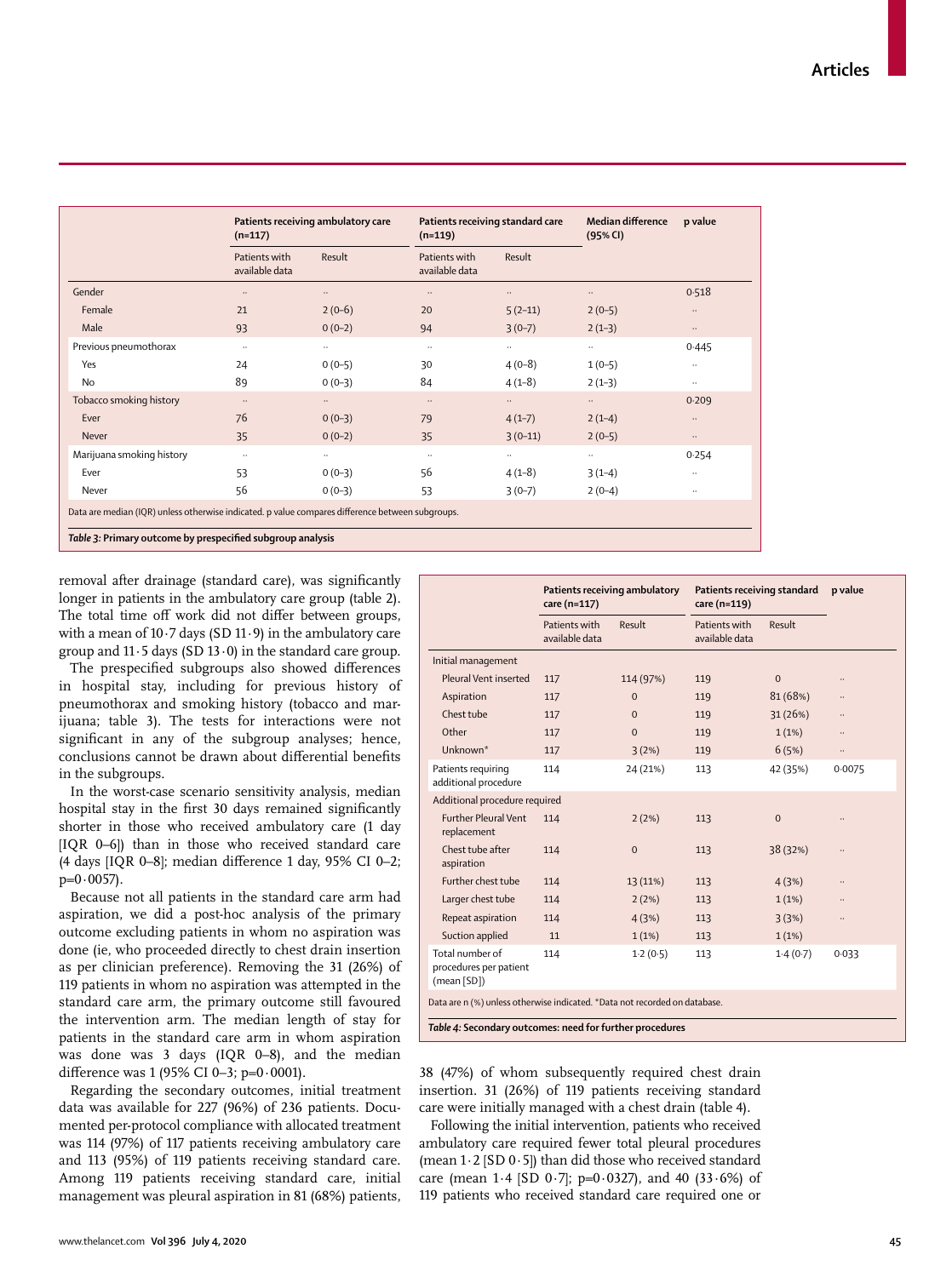

*Figure 3:* **Visual Analogue Score of pain (A) and breathlessness (B)** Scores shown for baseline (at enrolment), after the initial procedure, and then daily on days 1–4. Bars represent confidence intervals.

more further pleural procedures (table 4). Surgical referral rates were similar in both groups, including 33 (28%) of 117 patients who received ambulatory care and 26 (22%) of 119 patients who had standard care. Of patients referred for surgery, 21 (64%) in ambulatory care and 19 (73%) in standard care then had a surgical procedure.

Mean pain and breathlessness VAS scores were high at baseline and improved with treatment in both treatment groups (figure 3). Reported pain after the first intervention was similar in both groups and improved during days 1–4. There was no significant difference in analgesia use between the two groups during days 0–4 (appendix pp 5–6).

Among the study population, 1 week after completion of treatment, 26 (12%) of 220 patients had an ongoing pneumothorax (not requiring admission) and 27 (12%) had a recurrence (appendix p 7). The proportion of patients with recurrence at day 7 was lower in the ambulatory care group (8 [7%] of 110 patients) than in the standard care group (19 [19%] of 110 patients;  $p=0.02$ ). Of 19 patients receiving standard care with recurrence, 10 (53%) were initially treated with aspiration, five (26%) had aspiration then chest tube insertion, and four (21%) had chest tube insertion. A further 19 patients (9%) had a recurrence between day 7 and day 30.

|                                                                             | Patients<br>receiving<br>ambulatory<br>care (n=117) | Patients<br>receiving<br>standard<br>care (n=119) | p value  |  |  |  |
|-----------------------------------------------------------------------------|-----------------------------------------------------|---------------------------------------------------|----------|--|--|--|
| Any serious adverse event or<br>adverse event                               | 64 (55%)                                            | 46 (39%)                                          | 0.0135   |  |  |  |
| Serious adverse events                                                      | 14 (12%)                                            | $\Omega$                                          | < 0.0001 |  |  |  |
| Serious adverse events related to treatment*                                |                                                     |                                                   |          |  |  |  |
| Enlarging pneumothorax <sup>†</sup>                                         | 4(3%)                                               | 0                                                 |          |  |  |  |
| Device blocked or kinked†                                                   | 2(2%)                                               | $\mathbf 0$                                       |          |  |  |  |
| Device dislodgement†                                                        | 1(1%)                                               | $\mathbf 0$                                       |          |  |  |  |
| Re-expansion pulmonary<br>oedema (asymptomatic)                             | 1(1%)                                               | $\mathbf 0$                                       |          |  |  |  |
| Device leakaget                                                             | 1(1%)                                               | $\mathbf 0$                                       |          |  |  |  |
| Admitted for suction                                                        | 1(1%)                                               | $\mathbf 0$                                       |          |  |  |  |
| Serious adverse events unrelated to treatment*                              |                                                     |                                                   |          |  |  |  |
| Unrecognised<br>haemopneumothorax†                                          | 3(3%)                                               | 0                                                 |          |  |  |  |
| Pleurisy                                                                    | 1(1%)                                               | 0                                                 |          |  |  |  |
| Adverse events related to<br>treatment*                                     | 51 (44%)                                            | 40 (34%)                                          | 0.1154   |  |  |  |
| Pain at tube site                                                           | 36 (31%)                                            | 36 (30%)                                          |          |  |  |  |
| Haematoma or bleeding                                                       | 8(7%)                                               | 2(2%)                                             |          |  |  |  |
| Subcutaneous emphysema                                                      | 7(6%)                                               | 7(6%)                                             |          |  |  |  |
| Site infection                                                              | 1(1%)                                               | 1(1%)                                             |          |  |  |  |
| Tube displacement                                                           | 2(2%)                                               | 1(1%)                                             |          |  |  |  |
| Drainage device failure                                                     | 3(3%)                                               | 1(1%)                                             |          |  |  |  |
| <b>Blocked tube</b>                                                         | 1(1%)                                               | 1(1%)                                             |          |  |  |  |
| Fluid within tube                                                           | 3(3%)                                               | $\mathbf 0$                                       |          |  |  |  |
| Other chest pain                                                            | 2(2%)                                               | 4(3%)                                             |          |  |  |  |
| Erythema or itch                                                            | 2(2%)                                               | $\mathbf 0$                                       |          |  |  |  |
| Attendance at emergency<br>department                                       | 1(1%)                                               | $\mathbf 0$                                       |          |  |  |  |
| Adverse events not related to<br>treatment                                  | 9 (8%)                                              | 10 (8%)                                           | 0.8410   |  |  |  |
| Chest infection                                                             | $\Omega$                                            | 3(3%)                                             |          |  |  |  |
| Infection at site                                                           | 2(2%)                                               | 1(1%)                                             |          |  |  |  |
| Other chest pain                                                            | 1(1%)                                               | 1(1%)                                             |          |  |  |  |
| Vasovagal episode                                                           | 2(2%)                                               | 0                                                 |          |  |  |  |
| Shortness of breath                                                         | 1(1%)                                               | 1(1%)                                             |          |  |  |  |
| Blood in pleural effusion                                                   | 1(1%)                                               | 0                                                 | .,       |  |  |  |
| Pleural effusion                                                            | 0                                                   | 1 (1%)                                            |          |  |  |  |
| Erythema or itch                                                            | 0                                                   | 1 (1%)                                            |          |  |  |  |
| Fainting                                                                    | 1(1%)                                               | 0                                                 |          |  |  |  |
| Nausea and vomiting                                                         | 0                                                   | 1(1%)                                             |          |  |  |  |
| Per rectum bleeding                                                         | 1(1%)                                               | 0                                                 |          |  |  |  |
| Viral infection                                                             | 0                                                   | 1(1%)                                             |          |  |  |  |
| Attendance at emergency<br>department                                       | 1(1%)                                               | 0                                                 |          |  |  |  |
| Data are n (%). *Patients could have more than one adverse event. †Required |                                                     |                                                   |          |  |  |  |

admission and chest tube insertion.

*Table 5:* **Adverse events**

Follow-up data were available up to 12 months for 181 (77%) of 236 patients, with the remainder lost to follow-up. Recurrence rates from 1–12 months were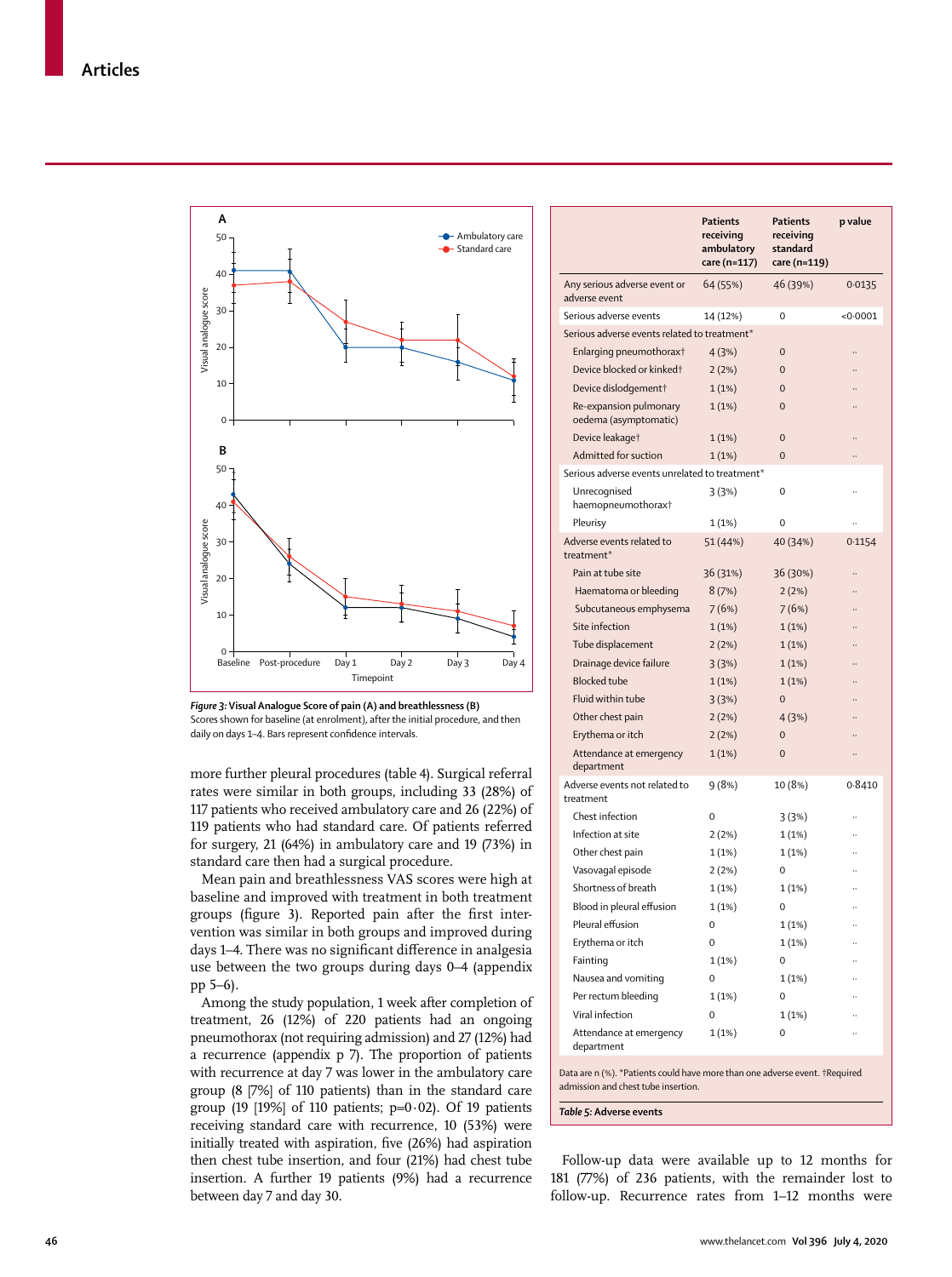similar in the ambulatory and standard care arms (appendix p 7). The overall rate of ipsilateral pneumothorax recurrence up to 12 months was 24% for the ambulatory arm and  $28\%$  for the standard care arm (p=0 $\cdot$ 22; appendix p 8). Recurrence-free survival curves are shown in the appendix (p 4).

110 (47%) of 236 patients had adverse events (table 5), including 64 (55%) of 117 patients in the ambulatory care arm and 46 (39%) of 119 in the standard care arm. 97 (39%) patients had intervention-related or treatmentrelated adverse events.

All 14 serious adverse events occurred in patients who received ambulatory care, and these events were all rated as serious on the basis of the need for re-admission to hospital (table 5). Eight (57%) of the 14 serious adverse events were related to the intervention (and some patients had more than one serious adverse event): four (3%) of 117 patients receiving ambulatory care had an enlarging pneumothorax on repeat chest radiography at outpatient review, which required admission and chest tube insertion; for two (2%) patients the device malfunctioned (tube kinked or blocked); one (1%) patient had radiographic evidence of (asymptomatic) pulmonary oedema at review on day 1, but was admitted for observation without overnight stay; one (1%) device was leaking fluid; the device dislodged in one (1%) patient, requiring chest tube placement; and one (1%) patient was admitted for suction. The remaining four serious adverse events were haemopneumothorax  $(n=3 \ 3\%)$  and pleurisy  $(n=1 \ 1\%)$ , which were all judged to be unrelated to the intervention. All three patients with unrecognised haemopneumothorax had chest radiographic evidence of significant fluid (in addition to pneumothorax) before the intervention. These three patients either had surgery or CT angiography that did not identify an intervention-associated source of bleeding.

The most frequent non-serious adverse events were pain at the insertion site, haematoma or bleeding, surgical or subcutaneous emphysema, and failure of the drainage device (table 5).

## **Discussion**

This multicentre, open-label, randomised controlled trial compared an ambulatory treatment strategy for primary spontaneous pneumothorax with standard care using evidence-based guidelines (aspiration, chest drain insertion, or both), using clinically relevant outcomes including the duration of hospital stay during the first 30 days following intervention. The results show the efficacy of the ambulatory strategy, with most patients successfully managed as outpatients. This finding is supported by analysis of the primary outcome by initial hospital and overall stay in both whole days and number of hours.

Although 24 (21%) of 114 patients who had ambulatory care required at least one further procedure, patients in this group required significantly fewer procedures overall than those who received standard care. Patients in the ambulatory group had longer treatment duration (ie, time with ambulatory device in place) than did the standard care group (ie, time with chest drain in place). This difference is probably due to a number of factors. First, physicians might have been more cautious in managing patients with the ambulatory device and left the device in situ longer to ensure it was not removed too soon. Second, because patients in the ambulatory care group were being managed as outpatients and reviewed every 24 h, there were fewer opportunities to assess whether the pneumothorax had resolved than there were for those with a chest tube, who were treated in hospital and potentially reviewed many times per day.

Serious adverse events, defined as those needing admission to hospital, occurred exclusively in the ambulatory care arm. Serious adverse events related to treatment included enlargement of pneumothorax despite the ambulatory device being in place and device blockage and kinking, requiring chest tube insertion and hospitalisation. In the ambulatory care group, three patients had unrecognised haemopneumothoraces, which at review were not considered related to the intervention. Although this higher rate of serious adverse events is clearly important, by the nature of its definition it is biased against the ambulatory arm. Insertion of a chest tube (eg, after failed aspiration) and admission to hospital was not a possible serious adverse event in the standard care arm because this constituted normal care. Therefore, any adverse event in a patient already hospitalised, regardless of the primary intervention, requires careful interpretation. Nonetheless, the increased adverse event rate in the ambulatory arm should be accounted for when using an ambulatory pneumothorax strategy.

No significant differences between intervention groups were observed in secondary outcome measures in terms of VAS pain or breathlessness scores, time off work, and overall recurrence at 30 days. However, the pneumothorax recurrence rate within 7 days of treatment completion was higher in those who received standard care. Recurrence at this early stage is unusual and is often presumed to be due to enlargement of an ongoing pneumothorax. As a result, investigators classified patients with pneumothorax within 7 days into two categories: ongoing if there had been incomplete re-expansion on chest radiograph at completion of treatment, or new recurrence if the pneumothorax had fully resolved on the last chest radiograph. The excess recurrence in patients receiving standard care was not entirely due to patients treated with aspiration alone, because they accounted for less than 53% of those with early recurrence.

Longer-term recurrence rates (1–12 months) were similar between the two groups. Despite excess recurrence in the standard care arm by 30 days, the cumulative rate of first ipsilateral recurrence was not statistically different at 12 months. The overall rate of recurrence (27%) is consistent with previous large epidemiological studies.<sup>1,12</sup>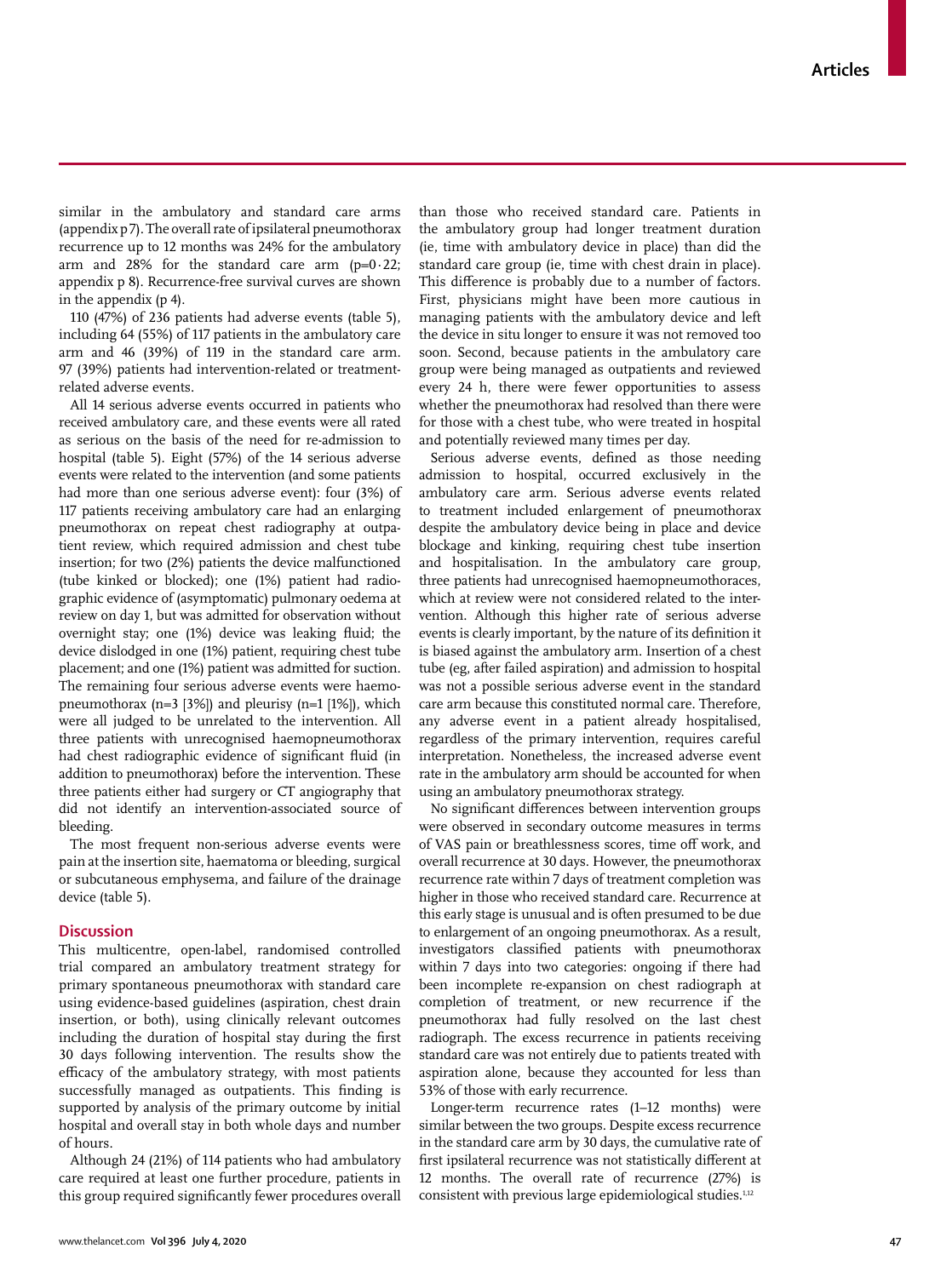A 2020 randomised trial<sup>3</sup> in primary spontaneous pneumothorax compared conservative management (ie, no intervention) with standard care (ie, chest tube insertion), $3$ reporting that the conservative approach was non-inferior to standard care in the primary outcome of resolution of pneumothorax on chest radiograph at 8 weeks. We have concerns about the widespread adoption of this approach. First, the trial screened more than 2600 patients to randomly assign 316, and it required 39 sites recruiting for 6 years. Excluding patients with previous pneumothorax would automatically exclude about 25% of the population. The reasons for which all other patients were excluded in the trial are unclear. The trial might therefore be applicable only to those patients with minimal symptoms, and it is already recognised that conservative management is wholly appropriate in some cases of primary spontaneous pneumothorax (as stated in the 2010 BTS guidelines<sup>4</sup>). Second, the primary outcome was radiological, rather than patient-centred (eg, symptoms, time in hospital). Few data are presented on patient symptoms except at 2 weeks and what was termed an overall satisfaction score. Therefore, although the conservative treatment study should be applauded for showing reduced inpatient hospital stay, we would suggest that symptomatic patients who choose or are chosen by the treating physicians for intervention should be considered for the ambulatory treatment strategy, which is shown here to be effective and reasonably safe.

There are limitations to this study. Some eligible patients were not enrolled because they presented out of the 0900–1700 National Health Service working hours or when no trained members of staff were available. This factor introduces a potential recruitment bias, because patients presenting out of hours could be more unwell, and thus ambulatory management should be used cautiously in those patients. However, this prospective trial was pragmatic in its design and the patients who enrolled were likely to represent those suitable for ambulatory management. The study was necessarily open label with both patients and physicians aware of treatment allocation; however, the use of objective and identical discharge criteria were used for the primary outcome measure to ensure balance between treatment groups. Finally, not all patients in the standard care arm had pleural aspiration as initial management, which could have introduced bias towards the ambulatory arm. However, a post-hoc analysis excluding these patients showed that the primary outcome remained significantly different between the two arms.

Considering the data in the present study, what is now the optimal treatment for patients with primary spontaneous pneumothorax who require treatment? To our knowledge, our results show for the first time evidence of effective use of an entirely ambulatory strategy in patients with symptomatic primary spontaneous pneumothorax, as compared with current evidence based standard care. The ambulatory strategy was associated with reduced hospital stay and did not result in higher surgical or recurrence rates, but it did show an increase in

adverse events related to readmission. Despite these readmissions, the total number of pleural procedures required and median hospital stay were significantly lower in patients in the ambulatory arm. These results have important implications for practice and suggest that future guidelines should include an ambulatory treatment option. We argue that this study provides strong evidence that the ambulatory strategy should replace the initial treatment (both aspiration and chest tube insertion) that forms the basis of current management guidelines. The ambulatory device used in this trial was the Pleural Vent (Rocket Medical). Ambulatory treatment might be just as effective with any ambulatory treatment strategy (eg, a chest drain attached to a one-way valve), but other devices were not tested in this study. It should be noted, however, that an ambulatory treatment strategy for primary spontaneous pneumothorax will require health-care services to develop ambulatory care facilities to allow patients to be safely followed up with the device in situ.

In conclusion, in patients with primary spontaneous pneumothorax, ambulatory management significantly reduces the duration of hospital stay during 30 days. Outpatient management is now a reasonable and probably preferable option in the management of this condition.

#### **Contributors**

The study design was conceived by RJH and NMR. Trial management and oversight was done by RJH, JC, ML-S, JEH, RFM, and NMR. Patient recruitment and data collection was done by all authors. Statistical analysis was done by SG and CR. RJH did the literature search and initial manuscript preparation, and all authors reviewed and approved the final manuscript.

#### **Declaration of interests**

PS reports grants from CareFusion and Rocket Medical, outside the submitted work. KGB, SW, and NMas report grants from Rocket Medical, outside the submitted work. RFM reports personal fees from Gilead, outside the submitted work. NMR reports consultancy fees from Rocket Medical, during the conduct of the study, and consultancy fees from Lung Therapeutics and grants from BD Biosciences, outside the submitted work. All other authors declare no competing interests.

#### **Data sharing**

All data requests should be submitted to the corresponding author (RJH) for consideration. Access to anonymised data may be granted for non-commercial research at the discretion of the Chief Investigator (NMR).

#### **Acknowledgments**

We thank and acknowledge the contribution of all the patients and trial team members at each recruitment site. This paper presents independent research funded by the National Institute for Health Research (NIHR) under its Research for Patient Benefit Programme (PB-PG-0213-30098). The trial was sponsored by the University of Oxford and managed by the Oxford Respiratory Trials Unit, who also undertook data management. The views expressed are those of the authors and not necessarily those of the NIHR or the UK Department of Health and Social Care. RJH was funded by a Medical Research Council Clinical Research Training Fellowship (MR/L017091/1). RFM is supported by Central and North West London National Health Service (NHS) Foundation Trust and Royal Free London NHS Foundation Trust. NMR is funded by the NIHR Oxford Biomedical Research Centre. Rocket Medical UK provided the Pleural Vent devices and consumables for the trial.

#### **References**

1 Hallifax RJ, Goldacre R, Landray MJ, Rahman NM, Goldacre MJ. Trends in the incidence and recurrence of inpatient-treated spontaneous pneumothorax, 1968–2016. *JAMA* 2018; **320:** 1471–80.